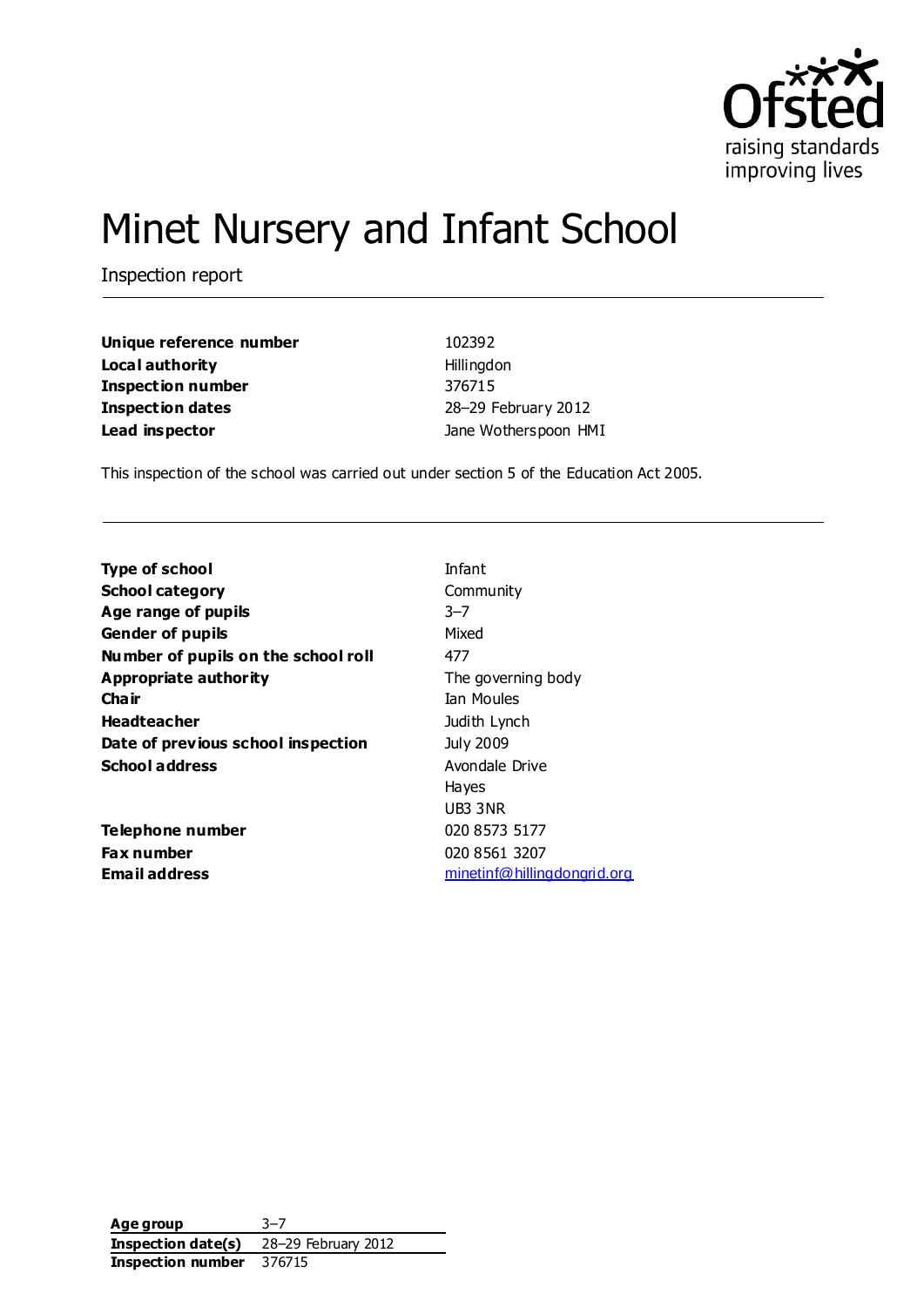

You can use Parent View to give Ofsted your opinion on your child's school. Ofsted will use the information parents and carers provide when deciding which schools to inspect and when.

You can also use Parent View to find out what other parents and carers think about schools in England. You can visit www.parentview.ofsted.gov.uk, or look for the link on the main Ofsted website: www.ofsted.gov.uk

The Office for Standards in Education, Children's Services and Skills (Ofsted) regulates and inspects to achieve excellence in the care of children and young people, and in education and skills for learners of all ages. It regulates and inspects childcare and children's social care, and inspects the Children and Family Court Advisory Support Service (Cafcass), schools, colleges, initial teacher training, work-based learning and skills training, adult and community learning, and education and training in prisons and other secure establishments. It assesses council children's services, and inspects services for looked after children, safeguarding and child protection.

Further copies of this report are obtainable from the school. Under the Education Act 2005, the school must provide a copy of this report free of charge to certain categories of people. A charge not exceeding the full cost of reproduction may be made for any other copies supplied.

If you would like a copy of this document in a different format, such as large print or Braille, please telephone 0300 123 4234, or email enquiries@ofsted.gov.uk.

You may copy all or parts of this document for non-commercial educational purposes, as long as you give details of the source and date of publication and do not alter the information in any way.

To receive regular email alerts about new publications, including survey reports and school inspection reports, please visit our website and go to 'Subscribe'.

Piccadilly Gate Store St **Manchester** M1 2WD

T: 0300 123 4234 Textphone: 0161 618 8524 E: enquiries@ofsted.gov.uk W: www.ofsted.gov.uk



© Crown copyright 2012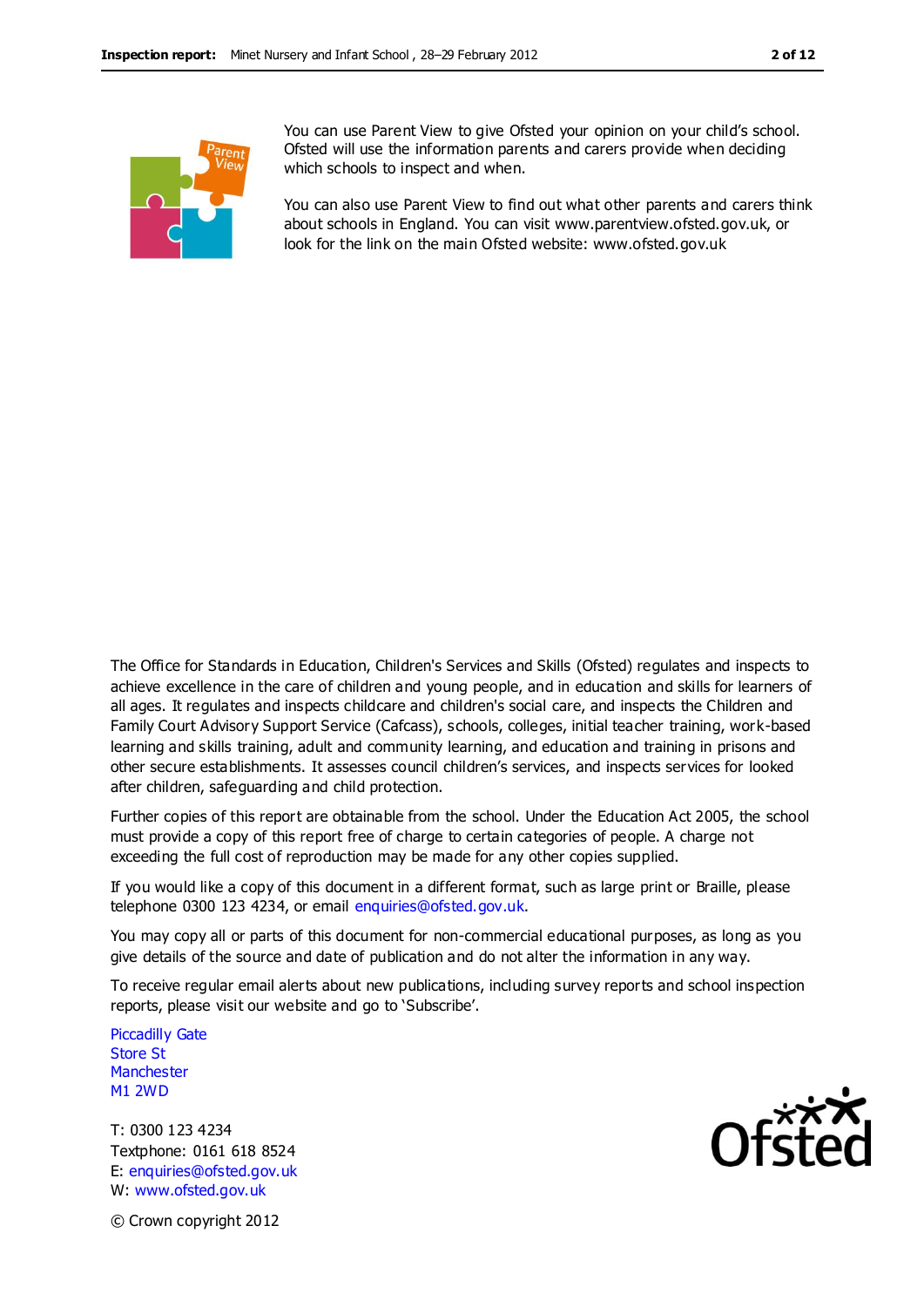# **Introduction**

| Inspection team      |                         |
|----------------------|-------------------------|
| Jane Wotherspoon     | Her Majesty's Inspector |
| <b>Teresa Davies</b> | Additional inspector    |
| David Webster        | Additional inspector    |

This inspection was carried out with two days' notice. Inspectors observed 23 lessons and parts of lessons involving 18 teachers, including sessions of phonics (the links between sounds and letters). In addition, they looked at samples of pupils' work in books and displayed on the walls, and a sample of pupils from Year 1 read to inspectors. Inspectors met with senior staff, the Chair of the Governing Body and groups of pupils. Inspectors took account of the responses to the on-line questionnaire (Parent View) in planning the inspection, observed the school's work, and looked at a range of documentation including data on pupils' progress and attainment, the school's monitoring information on the quality of teaching, and records of pupils' behaviour. Inspectors analysed the 179 responses to the parental questionnaire, as well as response to the staff questionnaire.

## **Information about the school**

The school is larger than most primary schools. It serves an area of wide ethnic, cultural and religious diversity that is reflected in the heritages of its pupils. Around half of the school's pupils come from Somali, Indian or Pakistani heritages and a number of other ethnic groups are represented in small numbers. The proportion who speak English as an additional language is high at 85%, with many joining the part-time nursery provision speaking little or no English. Pupils who join the school at various times of the year include the children of families seeking asylum in this country. The proportion of disabled pupils and those identified as having special educational needs is higher than average. The proportion with a statement of special educational needs is similar to other schools in the country. A high proportion of pupils are known to be eligible for free school meals.

Since the previous inspection there have been many changes in teaching staff. Six teachers joined the school at the start of this academic year, including four new to the teaching profession.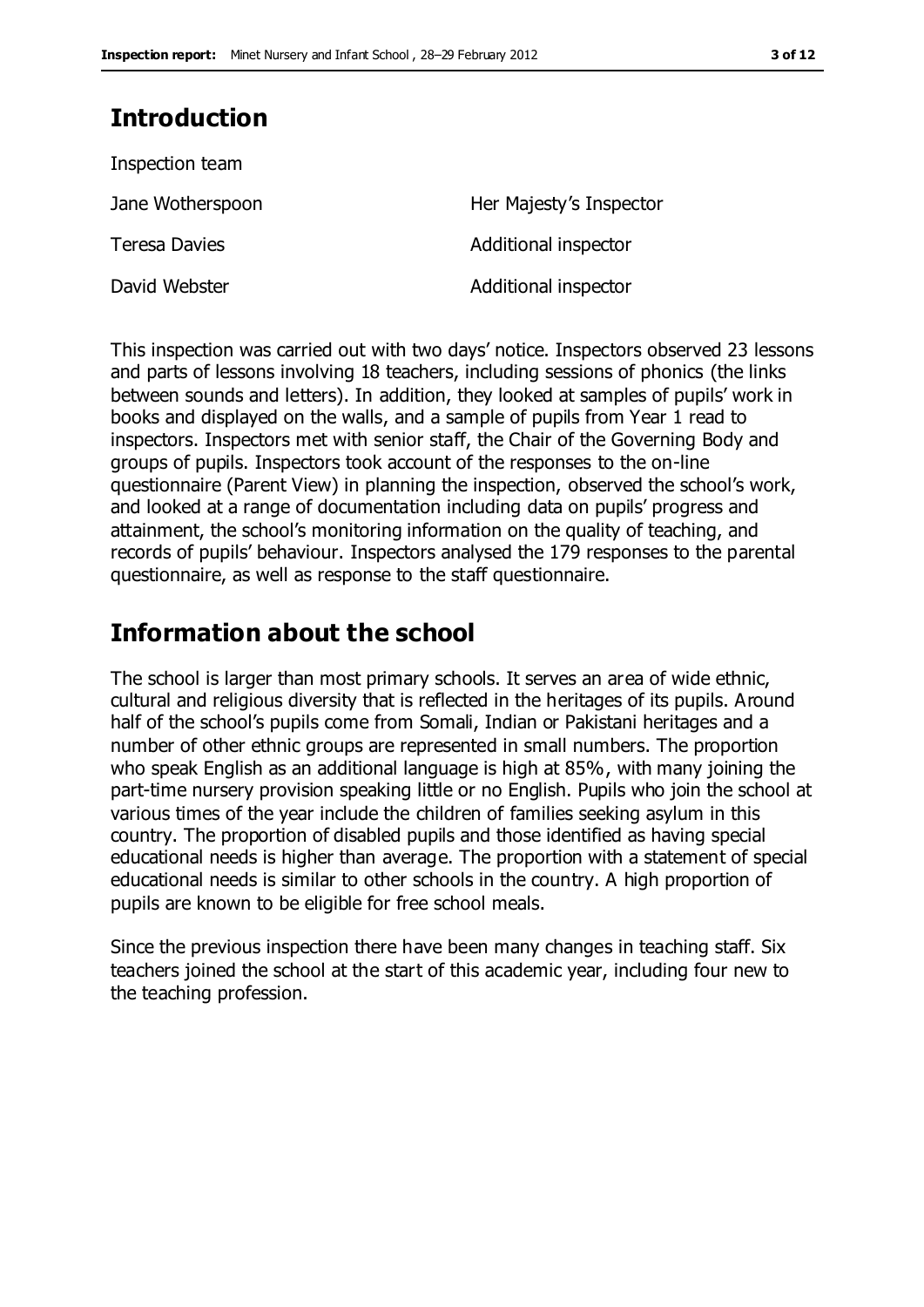# **Inspection judgements**

| <b>Overall effectiveness</b>     |   |
|----------------------------------|---|
|                                  |   |
| <b>Achievement of pupils</b>     | З |
| <b>Quality of teaching</b>       | 3 |
| Behaviour and safety of pupils   |   |
| <b>Leadership and management</b> |   |

#### **Key findings**

- This is a satisfactory school. The positive ethos and strong relationships ensure that pupils learn in a safe environment. The school provides a wide range of interesting and memorable experiences that contribute much to pupils' spiritual, moral, social and cultural development. Improvements to the quality of provision in the nursery since the previous inspection mean that children now make a good start to school in the Early Years Foundation Stage. The school cannot be graded as good overall because teaching has not ensured that all pupils make consistently good progress to raise attainment above a low level at the end of Key Stage 1.
- **Pupils make satisfactory progress and an increasing proportion make good** progress from their low starting points. Pupils' progress in reading is good and attainment is edging closer to average levels. Standards in mathematics are also improving. Writing is lagging behind, although the previously wide gaps in attainment are narrowing.
- Teaching is satisfactory. Changes to staffing have not helped to sustain the consistently good teaching needed, year-on-year, to secure better progress for pupils over time. Teachers plan together well but lessons sometimes lack enough pace and challenge to ensure good progress.
- Pupils' behaviour is good around the school and in lessons. Pupils from all cultural backgrounds get on well together in this harmonious community.
- Good leadership from the headteacher and senior staff has been the driving force behind securing improvements in teaching. Rigorous monitoring of the quality of provision holds staff to account for the progress their pupils make and has led to training and support for staff to improve their practice. The progress of individual pupils is analysed effectively but data are not always analysed in depth during the year to check how well groups of pupils are progressing.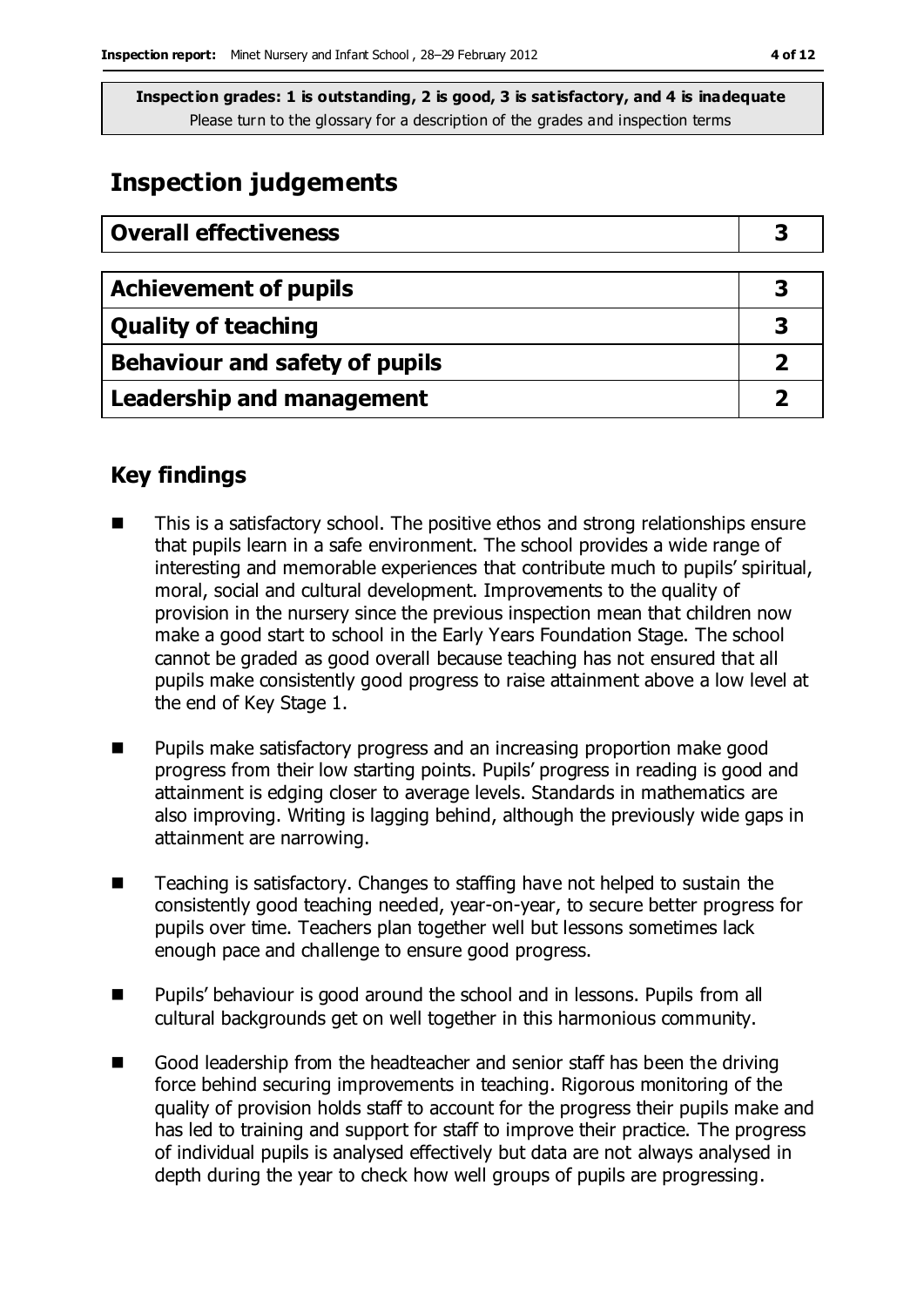Schools whose overall effectiveness is judged satisfactory may receive a monitoring visit by an Ofsted inspector before their next section 5 inspection.

#### **What does the school need to do to improve further?**

- Raise standards in writing by:
	- helping staff to diagnose the weaknesses in pupils' writing  $\equiv$
	- ensuring pupils use their phonic skills when writing  $\equiv$
	- ensuring that children in the Early Years Foundation Stage are encouraged to experience opportunities provided to develop their early writing skills.
- $\blacksquare$  Improve the quality of teaching so that it is consistently good by:
	- increasing pace and challenge in lessons so that pupils make good progress
	- reducing the time that teachers spend talking and giving instructions so  $\equiv$ that pupils have more time to complete tasks
	- providing training for teaching assistants to develop skills in supporting pupils
	- improving marking and feedback to pupils so that they know what they need to improve next.
- $\blacksquare$  Strengthen systems for analysing pupils' progress by:
	- enhancing systems for assessing children's needs when they start school
	- analysing data in a more systematic way during the academic year to track the performance of groups of pupils.

#### **Main report**

#### **Achievement of pupils**

Historically, standards have been low by the end of Year 2. However, in 2011, teachers' assessments showed that attainment was broadly average in reading. Although still low in writing and mathematics, it was not as far below the national average as in previous years. Overall these figures were the best for five years and an indication that attainment is rising and the gap is narrowing. This was especially the case for pupils who speak English as an additional language (82% of that year group), disabled pupils and those who have special educational needs, and those eligible for free school meals, who attained standards in line with or, in the case of reading, better than these groups nationally.

This improving picture was replicated in the outcomes for those children who were assessed on leaving the Reception Year in 2011. These children also did better than in previous years, although speaking and writing were below the average figures. Other areas of learning were broadly in line with the national average and, given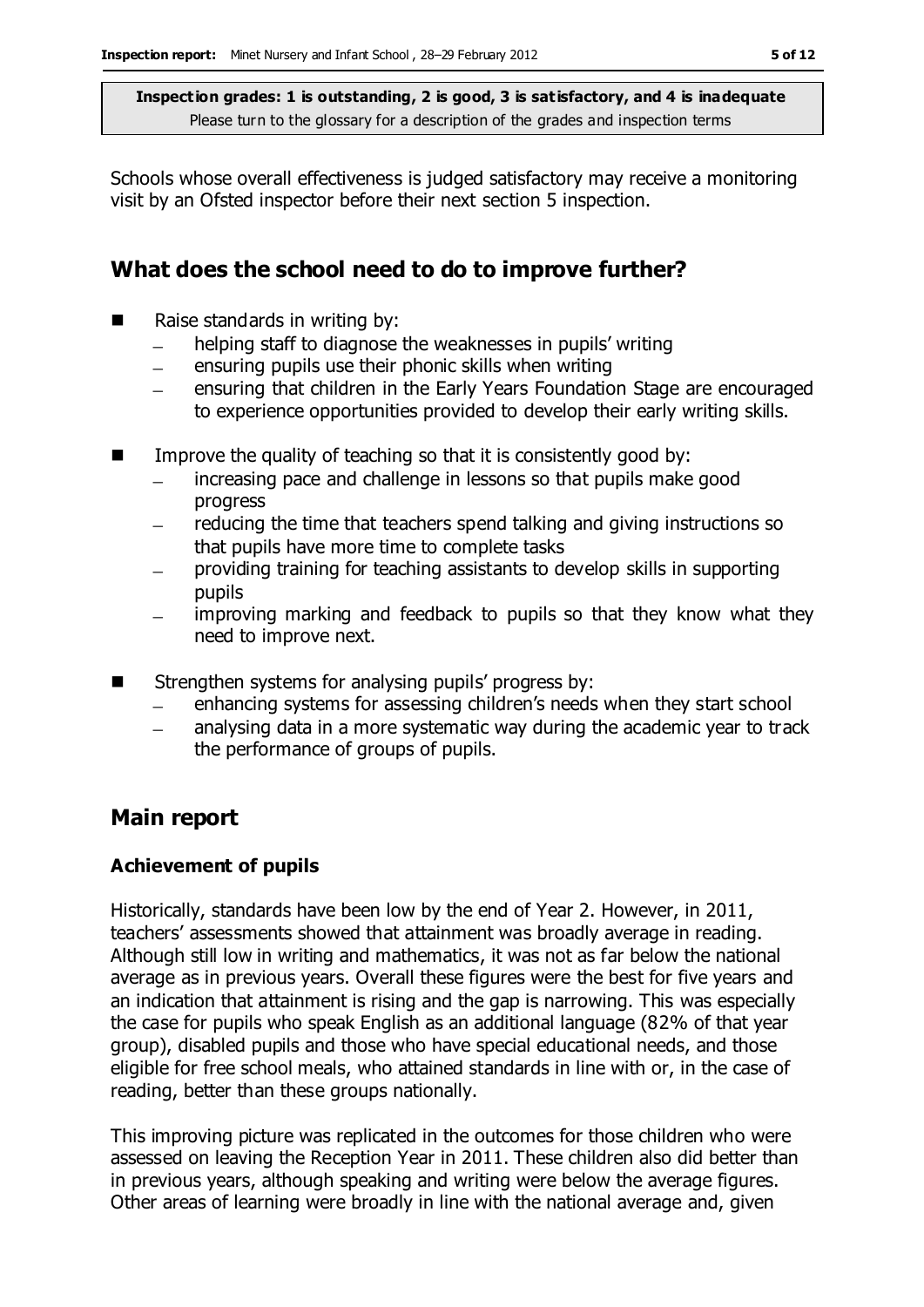their low starting levels, this points to good progress made over this key stage. Inspection evidence shows that pupils currently in Year 1 are building well on this positive start. Pupils in Year 2 for whom provision in the early years was not as good as it is now are catching up, especially in reading. The school's focus on teaching phonics in a systematic way is having a positive impact on pupils' attainment, on their attitudes to reading and on their enjoyment and confidence in reading. They read competently with reasonable understanding, using their phonic skills to sound out unfamiliar words.

The picture of progress in writing is more mixed, although satisfactory overall. Pupils are not consistently using their phonic skills to sound out the spelling of words when they write. They are learning to write in different styles for different purposes and to use features of language such as adjectives, connectives and speech marks. Their writing is often based on first-hand experiences such as the visit of the 'animal man'. The school's data show that mathematics is improving and pupils are on track to reach attainment that is closer to average at the end of Year 2.

Observations during the inspection and the school's assessment information, although difficult to analyse, show that children currently in the Nursery and Reception classes are making good progress. They are settled and learning to socialise well with others when, for example, sharing resources. Children respond positively to the wide variety of activities on offer both indoors and out. For example, they watched with fascination and wonder as one of the eggs in the incubator hatched into a chick. Adults do not always intervene to encourage children to choose from the range of opportunities to develop early writing skills.

Parents consider that their children make good progress. Inspectors found this to be the case in nursery and reception classes although it is satisfactory in the school as a whole.

#### **Quality of teaching**

Although parents are confident that the quality of teaching is good, inspectors found that it is not consistently so. Despite some strengths it is variable in quality and satisfactory overall. Teachers from the same year group plan together so that pupils have a common experience. Strong cross-curricular links mean that activities are often exciting and stimulating. Teachers provide a range of activities, frequently based on first-hand experiences, to stimulate pupils' interest, capture their enthusiasm and widen their horizons. Pupils spoke enthusiastically about the animals brought in by a visitor as part of their topic on rainforests, for example, showing the activity had effectively promoted their spiritual and moral development.

By and large, teachers plan tasks at different levels to meet pupils' different needs. The success of this in practice is more variable and is more consistent in nursery and reception classes. Teachers modify plans as a result of pupils' responses in the previous lesson and, in the best examples, make changes during a lesson to deal with misconceptions. For example, in a lesson where pupils made good progress they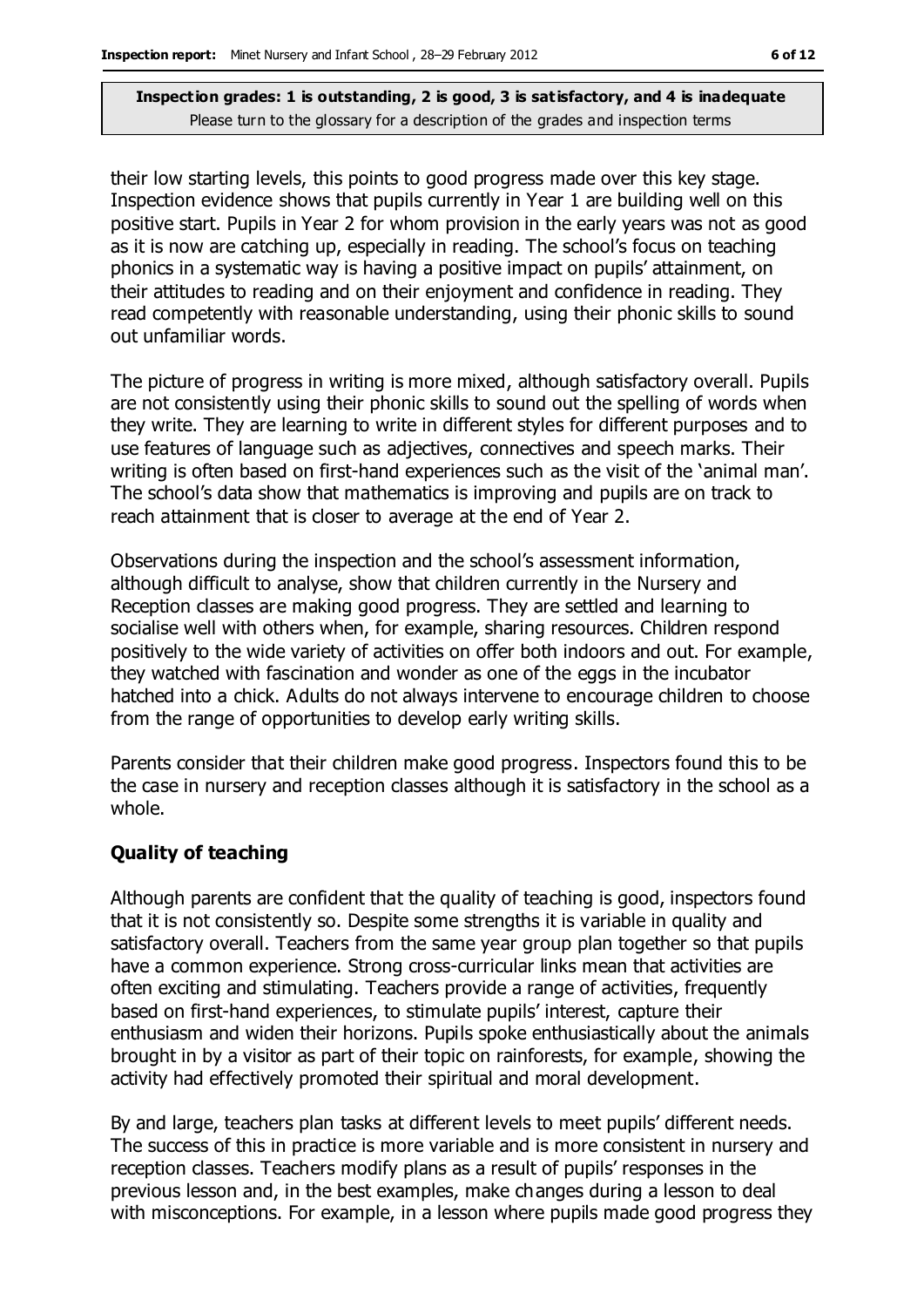assessed for themselves how confident they felt in solving division calculations through sharing. Those that were confident moved ahead with further challenges while those less confident were taught the process in a careful step-by-step approach that helped to secure their understanding so that they could apply the method for themselves. Most teachers use strategies such as paired work and talk partners; these successfully develop cooperative skills, help check pupils' understanding, give pupils confidence to answer questions and help them to learn from each other.

The pace of learning is slow at times so not all pupils are challenged to achieve their best. When teachers talk too much and pupils sit for too long listening rather than being actively engaged in their learning, their attention begins to wander. In addition, pupils do not have enough time to complete tasks, especially writing tasks.

Pupils' written work shows that not all teachers provide clear feedback on what pupils need to improve. Teachers' marking does not always diagnose points for improvement that relate to the content and structure of writing to raise its quality. Variations in the quality of pupils' presentation and in the pride they take in their work reflect different expectations of teachers.

The quality of support from additional staff is inconsistent. While many are well trained and effective, others do not intervene quickly enough to support pupils to make progress. In nursery and reception classes too, there is some variability in the quality of interaction between support staff and children. Intervention programmes for pupils with specific learning needs are well taught by support staff. The school is selective about its use of such programmes following evaluation of their impact on the progress pupils make.

#### **Behaviour and safety of pupils**

Pupils have positive attitudes to learning and respond particularly well in lessons where pace is good and they are actively engaged. Very occasionally low-level disruption occurs when the teacher talks for too long. They enjoy earning stickers for good work and wear them proudly. The youngest children, in nursery and reception classes, are interested in activities and learn to share and take turns. They develop positive relationships with each other that develop as they get older. Pupils are kind to each other and polite and courteous to adults, including visitors. They develop a secure understanding of right and wrong and respond positively to the messages from assembly. Displays in classes and around school help pupils to understand and celebrate their diverse cultural backgrounds.

Curriculum activities, such as 'pedestrian training', teach pupils how to keep themselves safe. Pupils understand what bullying is and are confident that it is rare. Some name-calling occurs at times but pupils have been taught to say, 'Stop it, I don't like it.' Pupils are confident that adults will help sort out problems if needed and so they feel safe and secure in school. They think that behaviour is good. Movement around school is calm and orderly, and playtimes are a positive experience with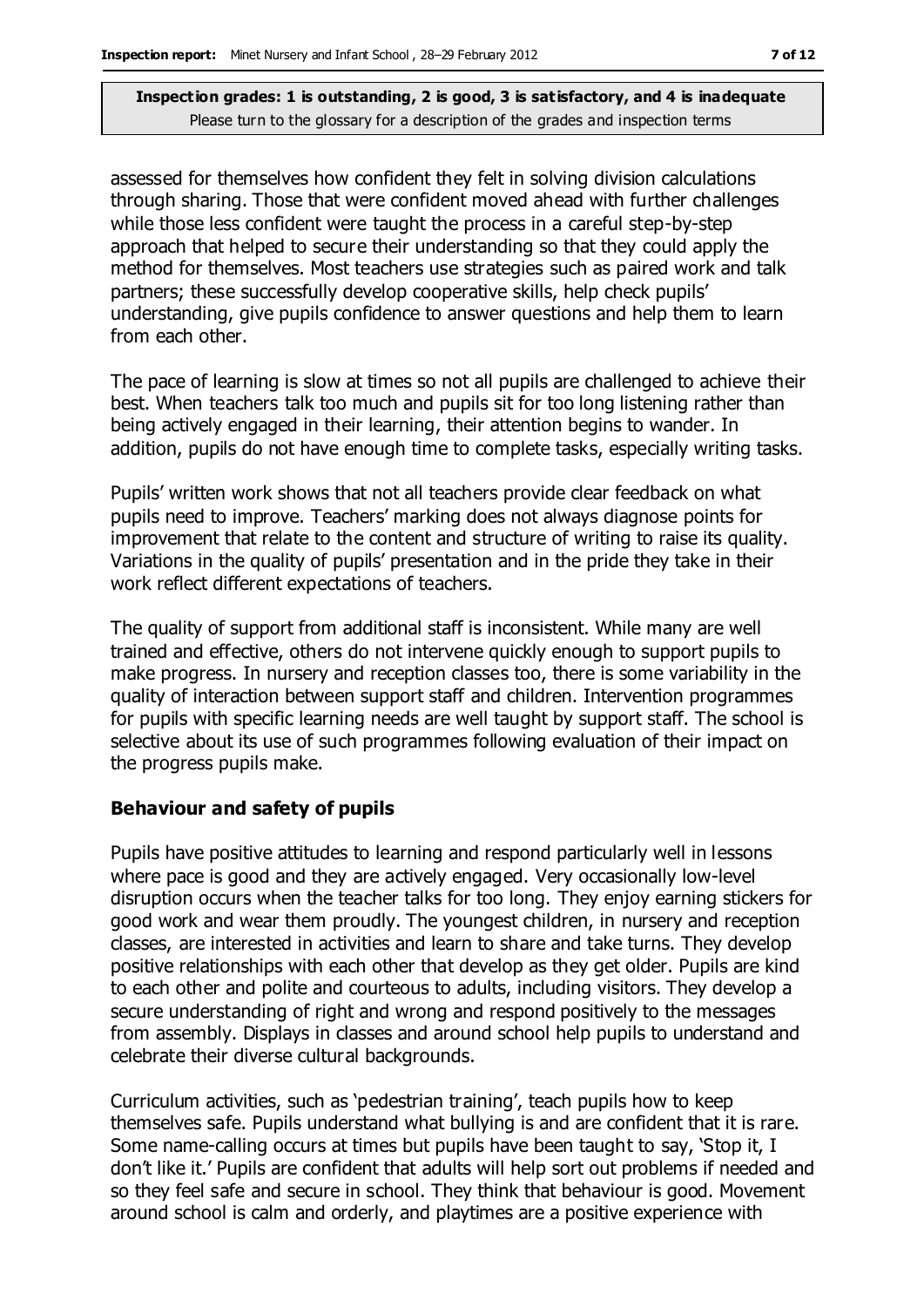plenty to do. Parents, too, are confident that behaviour is good and any bullying is dealt with effectively. Pupils' attendance has improved since the previous inspection and is average overall. Figures are affected by absence for religious observance.

#### **Leadership and management**

The headteacher, supported well by the senior team, sets a very clear direction for school improvement. She is passionate about improving teaching so that pupils can make better progress and so that the school can become good. The capacity to meet that aspiration can be seen in the improvements made so far in, for example, the quality of provision in the Early Years Foundation Stage and in raising standards in reading. The governing body is both supportive and challenging. Pupils' safety and well-being are given high priority and statutory requirements for safeguarding pupils and tackling discrimination are met.

Self-evaluation is realistic and based on a wide range of rigorous monitoring activities. Plans for improvement are thorough and focus on the right key priorities. Monitoring of teaching quality and well-targeted training and support have had a good impact on, for example, improving the teaching of reading. However, high staff turnover has had a negative impact on the school's ability to improve teaching to a consistently good level.

A positive start has been made on a new system for assessing children when they start nursery and so improve the monitoring of their progress through the Early Years Foundation Stage. However, the school is not yet fully confident that the data about start points are accurate and so the information they have is not easy to interpret. Attainment data from the end of each key stage are analysed thoroughly to check that various groups of pupils are achieving as well as they can. Challenging targets are set and information on the progress of individual pupils is checked termly to ensure that none are falling behind and to enable teachers to intervene quickly as required. Termly meetings to discuss the progress of each pupil are used effectively by senior leaders to hold teachers accountable for pupils' achievement and to set performance targets. However, data are not routinely analysed during the academic year to monitor the progress of different groups of pupils. The school works effectively to break down any potential barriers to pupils' learning, including working effectively to encourage parents and carers to become involved in their children's learning. Parents and carers appreciate the 'soft start' to the day that enables them to enjoy activities with their children before the school day begins. The school hosts adult courses for parents and carers to improve their literacy and numeracy skills.

The broad curriculum contributes strongly to pupils' personal development and is increasingly securing better achievement. A wide range of enrichment activities, which includes sports to boost pupils' self-esteem as well as develop physical skills, is funded by the school and involves a large number of pupils.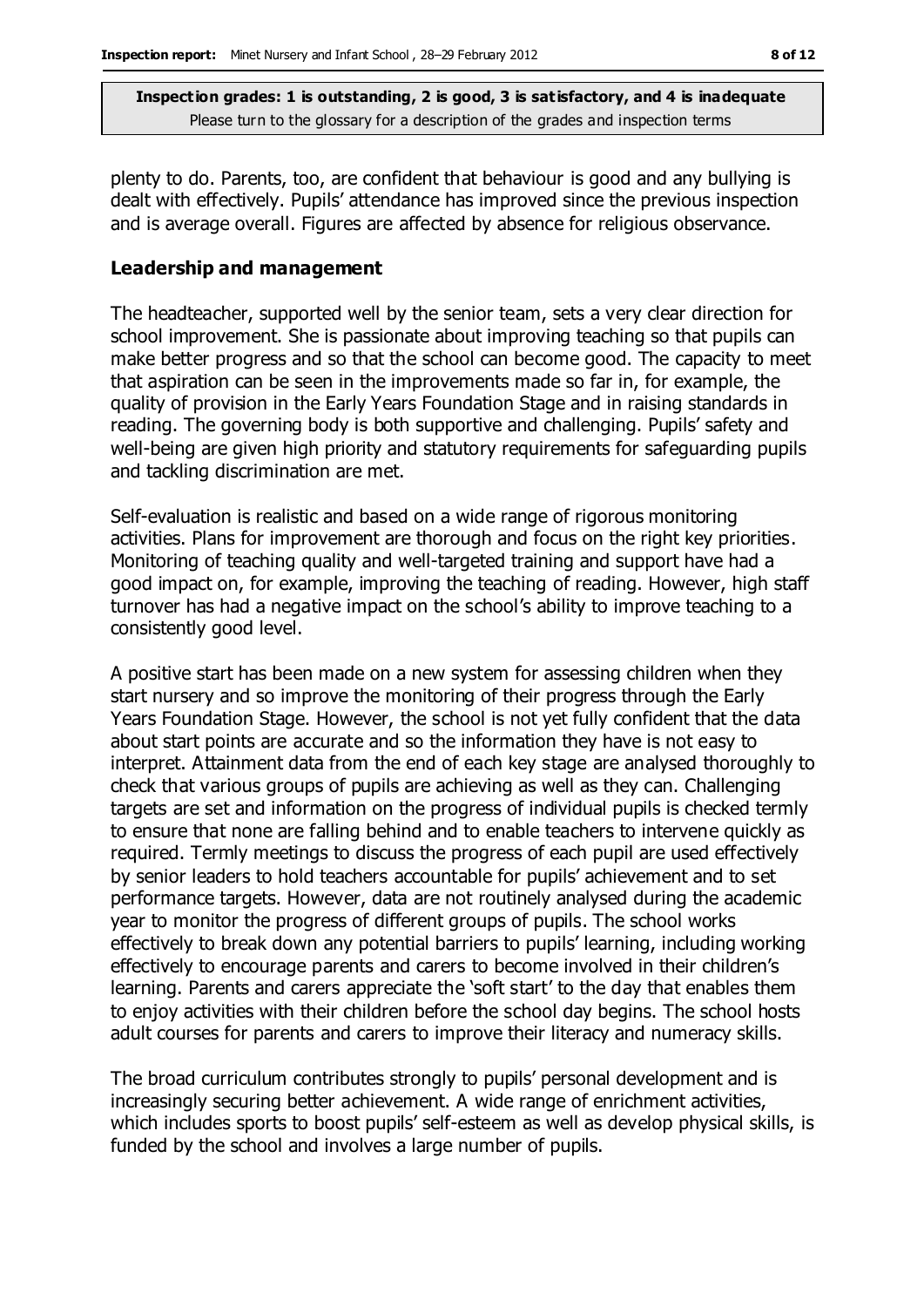# **Glossary**

### **What inspection judgements mean**

| Grade   | <b>Judgement</b> | <b>Description</b>                                            |
|---------|------------------|---------------------------------------------------------------|
| Grade 1 | Outstanding      | These features are highly effective. An outstanding           |
|         |                  | school provides exceptionally well for all its pupils' needs. |
| Grade 2 | Good             | These are very positive features of a school. A school        |
|         |                  | that is good is serving its pupils well.                      |
| Grade 3 | Satisfactory     | These features are of reasonable quality. A satisfactory      |
|         |                  | school is providing adequately for its pupils.                |
| Grade 4 | Inadequate       | These features are not of an acceptable standard. An          |
|         |                  | inadequate school needs to make significant                   |
|         |                  | improvement in order to meet the needs of its pupils.         |
|         |                  | Ofsted inspectors will make further visits until it           |
|         |                  | improves.                                                     |

#### **Overall effectiveness of schools**

|                         | Overall effectiveness judgement (percentage of schools) |      |                     |                   |
|-------------------------|---------------------------------------------------------|------|---------------------|-------------------|
| <b>Type of school</b>   | <b>Outstanding</b>                                      | Good | <b>Satisfactory</b> | <b>Inadequate</b> |
| Nursery schools         | 46                                                      | 46   |                     |                   |
| Primary schools         |                                                         | 47   | 40                  |                   |
| Secondary<br>schools    | 14                                                      | 38   | 40                  |                   |
| Special schools         | 28                                                      | 48   | 20                  |                   |
| Pupil referral<br>units | 15                                                      | 50   | 29                  |                   |
| All schools             |                                                         | 46   | 38                  |                   |

New school inspection arrangements have been introduced from 1 January 2012. This means that inspectors make judgements that were not made previously.

The data in the table above are for the period 1 September 2010 to 31 August 2011 and represent judgements that were made under the school inspection arrangements that were introduced on 1 September 2009. These data are consistent with the latest published official statistics about maintained school inspection outcomes (see www.ofsted.gov.uk).

The sample of schools inspected during 2010/11 was not representative of all schools nationally, as weaker schools are inspected more frequently than good or outstanding schools.

Primary schools include primary academy converters. Secondary schools include secondary academy converters, sponsor-led academies and city technology colleges. Special schools include special academy converters and non-maintained special schools.

Percentages are rounded and do not always add exactly to 100.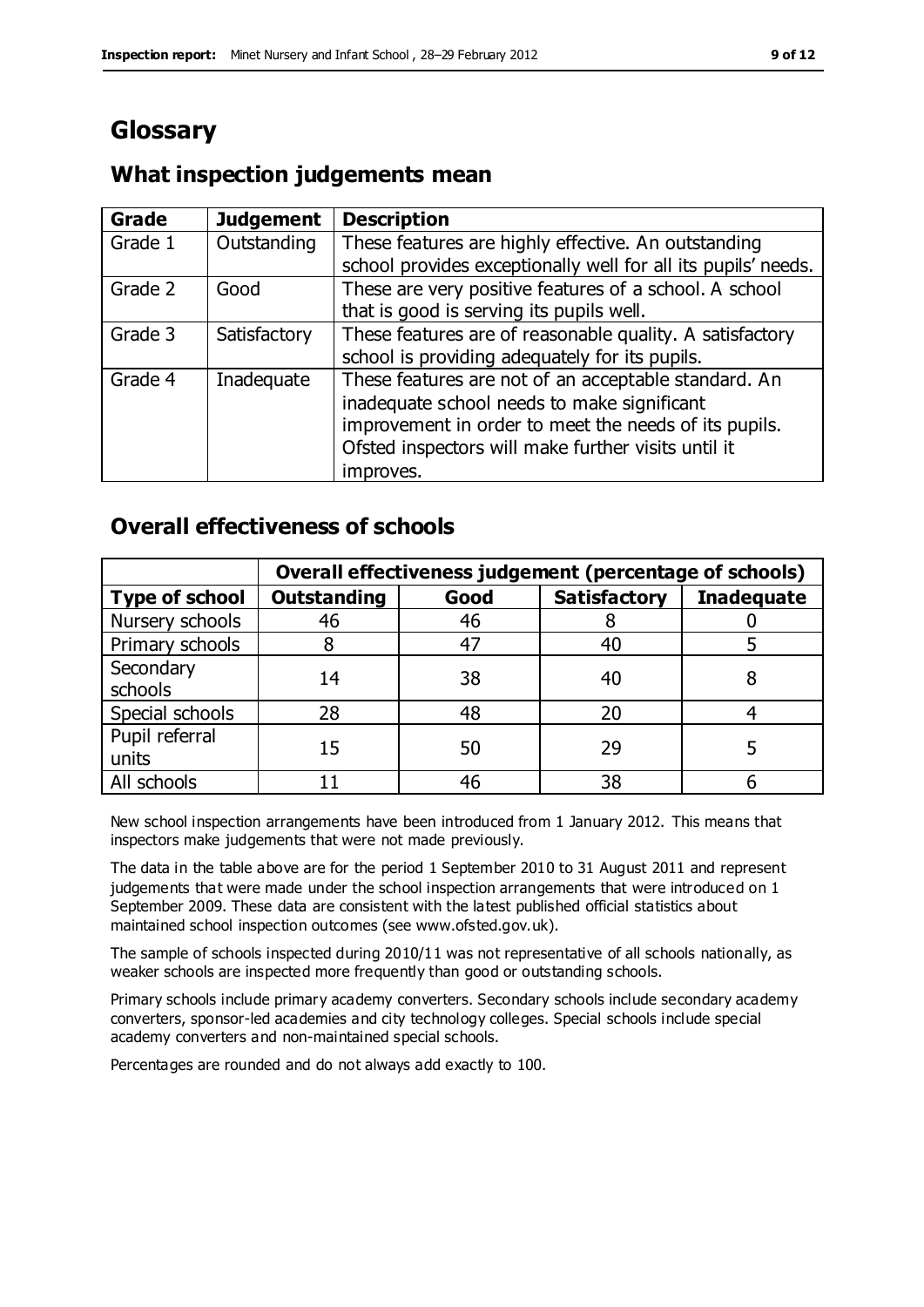# **Common terminology used by inspectors**

| Achievement:               | the progress and success of a pupil in their<br>learning and development taking account of their<br>attainment.                                                                                                        |
|----------------------------|------------------------------------------------------------------------------------------------------------------------------------------------------------------------------------------------------------------------|
| Attainment:                | the standard of the pupils' work shown by test and<br>examination results and in lessons.                                                                                                                              |
| Attendance                 | the regular attendance of pupils at school and in<br>lessons, taking into account the school's efforts to<br>encourage good attendance.                                                                                |
| Behaviour                  | how well pupils behave in lessons, with emphasis<br>on their attitude to learning. Pupils' punctuality to<br>lessons and their conduct around the school.                                                              |
| Capacity to improve:       | the proven ability of the school to continue<br>improving based on its self-evaluation and what<br>the school has accomplished so far and on the<br>quality of its systems to maintain improvement.                    |
| Leadership and management: | the contribution of all the staff with responsibilities,<br>not just the governors and headteacher, to<br>identifying priorities, directing and motivating staff<br>and running the school.                            |
| Learning:                  | how well pupils acquire knowledge, develop their<br>understanding, learn and practise skills and are<br>developing their competence as learners.                                                                       |
| Overall effectiveness:     | inspectors form a judgement on a school's overall<br>effectiveness based on the findings from their<br>inspection of the school.                                                                                       |
| Progress:                  | the rate at which pupils are learning in lessons and<br>over longer periods of time. It is often measured<br>by comparing the pupils' attainment at the end of a<br>key stage with their attainment when they started. |
| Safety                     | how safe pupils are in school, including in lessons.<br>and their understanding of risks. Pupils' freedom<br>from bullying and harassment. How well the school<br>promotes safety, for example e-learning.             |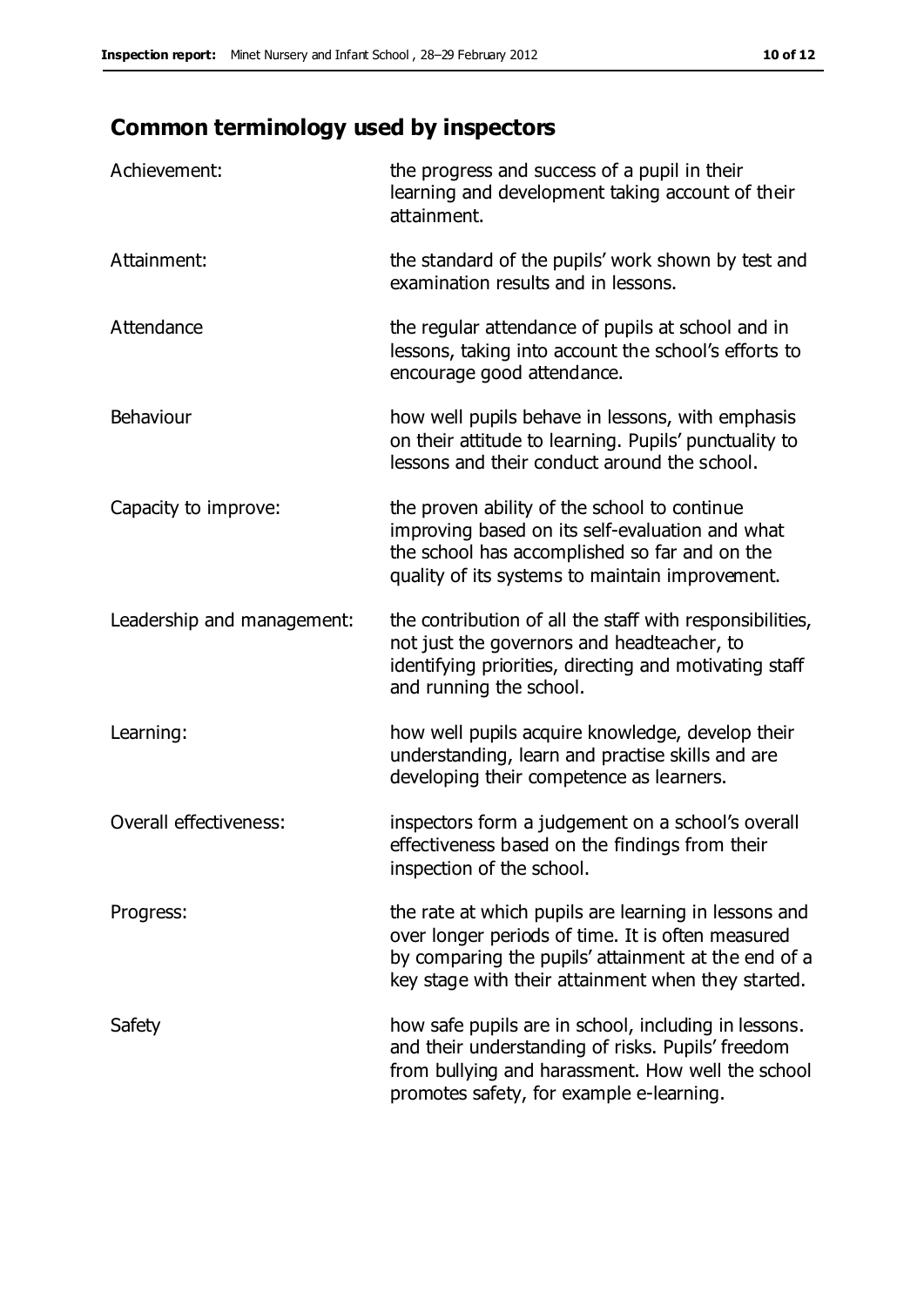#### **This letter is provided for the school, parents and carers to share with their children. It describes Ofsted's main findings from the inspection of their school.**



1 March 2012

Dear Pupils

#### **Inspection of Minet Nursery and Infant School, Hayes UB3 3NR**

Thank you for making us welcome when we inspected your school. We enjoyed meeting some of you, hearing some of you read, and seeing you enjoying all the things the teachers give you to do. We have judged your school as satisfactory.

We were pleased to hear that you feel safe in school and that everyone usually behaves well. We saw that for ourselves as we watched you all getting along with each other in the playground and in lessons. You told us that there is not much bullying and you know that you must say, 'Stop it! I don't like it', if you need to.

We were pleased to find that the Nursery has improved and to see how many different things the youngest children learn. All of you are getting on well with learning to read and your numeracy work is improving too. You need more help to improve your writing and we have asked your teachers to make sure they tell you what you need to improve when they mark your work. You told us you like learning and we have asked teachers to get you to work a bit faster in some of your lessons.

We have asked your headteacher, the other staff and the governors to improve the way that they check how well you are doing. The inspectors are sure that your school can keep getting better. You can help by making sure you come to school every day, if you can.

We wish you all the best in the future. Yours sincerely

Jane Wotherspoon Her Majesty's Inspector